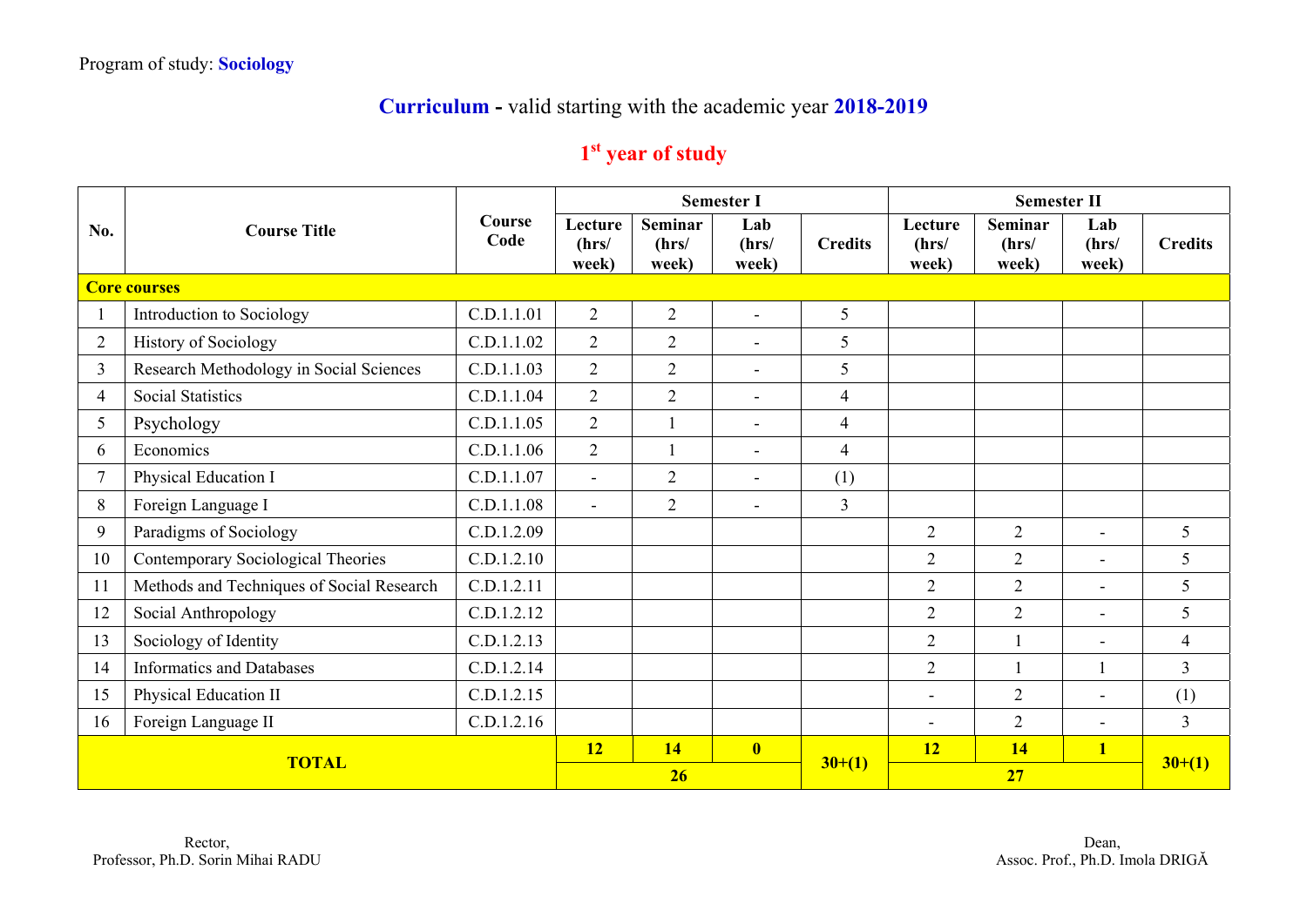## **2nd year of study**

|                |                                            |                |                           | <b>Semester III</b><br><b>Semester IV</b> |                         |                |                           |                                  |                          |                |
|----------------|--------------------------------------------|----------------|---------------------------|-------------------------------------------|-------------------------|----------------|---------------------------|----------------------------------|--------------------------|----------------|
| No.            | <b>Course Title</b>                        | Course<br>Code | Lecture<br>(hrs/<br>week) | Seminar<br>(hrs/<br>week)                 | Lab<br>(hrs/<br>week)   | <b>Credits</b> | Lecture<br>(hrs/<br>week) | <b>Seminar</b><br>(hrs/<br>week) | Lab<br>(hrs/<br>week)    | <b>Credits</b> |
|                | <b>Core courses</b>                        |                |                           |                                           |                         |                |                           |                                  |                          |                |
|                | Qualitative Research Methods               | C.D.2.1.01     | $\overline{2}$            | $\overline{2}$                            | $\blacksquare$          | 5              |                           |                                  |                          |                |
| $\overline{2}$ | Social Psychology                          | C.D.2.1.02     | $\overline{2}$            | $\overline{2}$                            | $\overline{a}$          | 5              |                           |                                  |                          |                |
| $\overline{3}$ | Quantitative Research and Analysis Methods | C.D.2.1.03     | $\overline{2}$            | $\overline{2}$                            | $\blacksquare$          | 5              |                           |                                  |                          |                |
| 4              | Ethics and Academic Integrity              | C.D.2.1.04     | $\mathbf{1}$              | $\blacksquare$                            | $\blacksquare$          | $\overline{3}$ |                           |                                  |                          |                |
| 5              | Physical Education II                      | C.D.2.1.05     | $\mathbf{r}$              | $\overline{2}$                            | $\sim$                  | (1)            |                           |                                  |                          |                |
| 6              | Foreign Language III                       | C.D.2.1.06     | $\mathbf{r}$              | $\overline{2}$                            | $\blacksquare$          | $\overline{3}$ |                           |                                  |                          |                |
| $\overline{7}$ | Social Psychology of Groups                | C.D.2.2.07     |                           |                                           |                         |                | $\overline{2}$            | $\overline{2}$                   | $\blacksquare$           | 5              |
| 8              | Quality of Living                          | C.D.2.2.08     |                           |                                           |                         |                | $\overline{2}$            | $\overline{2}$                   | $\blacksquare$           | 5              |
| 9              | Demography                                 | C.D.2.2.09     |                           |                                           |                         |                | $\overline{2}$            | $\overline{2}$                   |                          | $\overline{4}$ |
| 10             | Sociology of Education                     | C.D.2.2.10     |                           |                                           |                         |                | $\overline{2}$            | $\overline{2}$                   | $\overline{\phantom{0}}$ | $\overline{4}$ |
| 11             | Internship                                 | C.D.2.2.11     |                           |                                           |                         |                |                           |                                  | 90h                      | $\overline{3}$ |
|                | <b>Elective courses</b>                    |                |                           |                                           |                         |                |                           |                                  |                          |                |
| 12.1           | Urban and Rural Sociology /                | C.D.2.1.12     | $\overline{2}$            |                                           |                         | $\overline{3}$ |                           |                                  |                          |                |
| 12.2           | Sociology of Communities                   | C.D.2.1.13     |                           |                                           |                         |                |                           |                                  |                          |                |
| 13.1           | Sociology of Organizations /               | C.D.2.1.14     | $\overline{2}$            | $\mathbf{1}$                              |                         | $\overline{3}$ |                           |                                  |                          |                |
| 13.2           | Organizational Development                 | C.D.2.1.15     |                           |                                           |                         |                |                           |                                  |                          |                |
| 14.1           | Sociology of Age and Ageing /              | C.D.2.1.16     | $\overline{2}$            |                                           | $\blacksquare$          | $\overline{3}$ |                           |                                  |                          |                |
| 14.2           | Sociology of Childhood                     | C.D.2.1.17     |                           |                                           |                         |                |                           |                                  |                          |                |
| 15.1           | Sociology of Labour /                      | C.D.2.2.18     |                           |                                           |                         |                | $\overline{2}$            | $\mathbf{1}$                     |                          | $\overline{3}$ |
| 15.2           | Sociology of Occupations                   | C.D.2.2.19     |                           |                                           |                         |                |                           |                                  |                          |                |
| 16.1           | Sociology of Families /                    | C.D.2.2.20     |                           |                                           |                         |                | $\overline{2}$            | $\overline{1}$                   |                          | $\overline{3}$ |
| 16.2           | Human Development                          | C.D.2.2.21     |                           |                                           |                         |                |                           |                                  |                          |                |
| 17.1           | Sociology of Deviance /                    | C.D.2.2.22     |                           |                                           |                         |                | $\overline{2}$            | $\overline{2}$                   |                          | $\overline{3}$ |
| 17.2           | Social Justice and Cohesion                | C.D.2.2.23     |                           |                                           |                         |                |                           |                                  |                          |                |
| <b>TOTAL</b>   |                                            |                | 13                        | 13                                        | $\overline{\mathbf{0}}$ | $30+(1)$       | 14                        | <b>12</b>                        | $\overline{\mathbf{0}}$  | 30             |
|                |                                            |                |                           | 26                                        |                         |                | 26                        |                                  |                          |                |